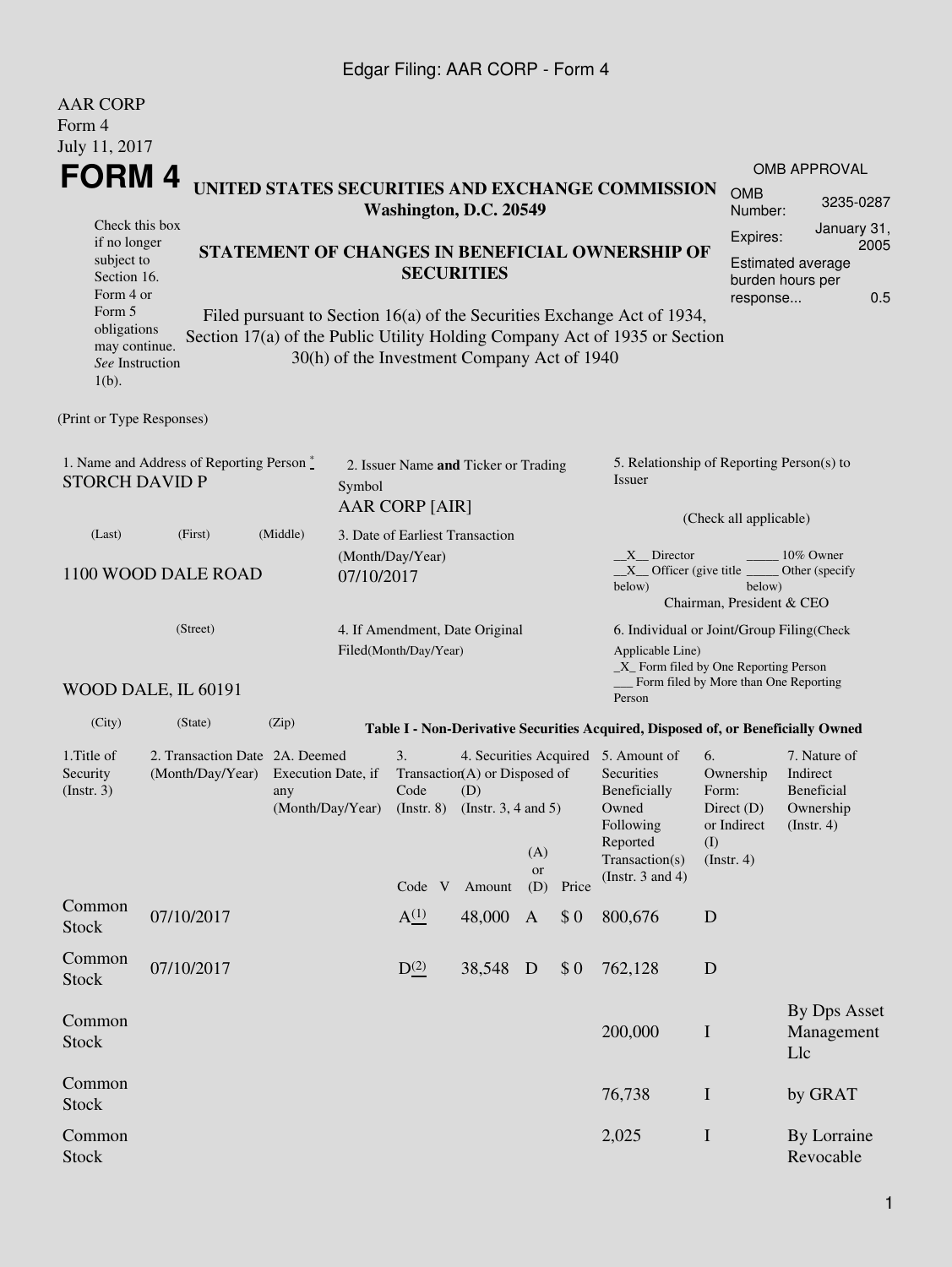## Edgar Filing: AAR CORP - Form 4

|                                                      |                                                                       |                  |          |                                                                                 |                                 |                                                                                                                                                                                                                                                                                        |                                                                       |             | <b>Trust</b>             |                                                                             |                               |
|------------------------------------------------------|-----------------------------------------------------------------------|------------------|----------|---------------------------------------------------------------------------------|---------------------------------|----------------------------------------------------------------------------------------------------------------------------------------------------------------------------------------------------------------------------------------------------------------------------------------|-----------------------------------------------------------------------|-------------|--------------------------|-----------------------------------------------------------------------------|-------------------------------|
| Common<br><b>Stock</b>                               |                                                                       |                  |          |                                                                                 |                                 |                                                                                                                                                                                                                                                                                        | 100,973                                                               | I           |                          | by Power of<br>Attorney                                                     |                               |
| Common<br><b>Stock</b>                               |                                                                       |                  |          |                                                                                 |                                 | 18,810                                                                                                                                                                                                                                                                                 |                                                                       | $\mathbf I$ |                          | By Wife                                                                     |                               |
| Common<br><b>Stock</b>                               |                                                                       |                  |          |                                                                                 |                                 |                                                                                                                                                                                                                                                                                        | 250,000                                                               | $\bf{I}$    |                          | <b>Storch Family</b><br>2012 Dynasty<br>Trust $\frac{(3)}{2}$               |                               |
|                                                      |                                                                       |                  |          |                                                                                 | number.                         | Reminder: Report on a separate line for each class of securities beneficially owned directly or indirectly.<br>Persons who respond to the collection of<br>information contained in this form are not<br>required to respond unless the form<br>displays a currently valid OMB control |                                                                       |             |                          | <b>SEC 1474</b><br>$(9-02)$                                                 |                               |
|                                                      |                                                                       |                  |          |                                                                                 |                                 | Table II - Derivative Securities Acquired, Disposed of, or Beneficially Owned<br>(e.g., puts, calls, warrants, options, convertible securities)                                                                                                                                        |                                                                       |             |                          |                                                                             |                               |
| 1. Title of<br>Derivative<br>Security<br>(Insert. 3) | 2.<br>Conversion<br>or Exercise<br>Price of<br>Derivative<br>Security | (Month/Day/Year) |          | 3. Transaction Date 3A. Deemed<br>Execution Date, if<br>any<br>(Month/Day/Year) | 4.<br>Code<br>$($ Instr. 8 $)$  | 5. Number of<br>TransactionDerivative<br>Securities<br>Acquired (A) or<br>Disposed of (D)<br>(Instr. $3, 4$ , and<br>5)                                                                                                                                                                | 6. Date Exercisable and<br><b>Expiration Date</b><br>(Month/Day/Year) |             |                          | 7. Title and Amount<br><b>Underlying Securitie</b><br>(Instr. $3$ and $4$ ) |                               |
|                                                      |                                                                       |                  |          |                                                                                 | Code V                          | (A)<br>(D)                                                                                                                                                                                                                                                                             | Date Exercisable                                                      |             | Expiration<br>Date       | Title                                                                       | Amou<br>Numb<br><b>Shares</b> |
| <b>Stock</b><br>Option                               | \$35.26                                                               | 07/10/2017       |          |                                                                                 | $\mathbf{A}$                    | 160,000                                                                                                                                                                                                                                                                                |                                                                       |             | 07/10/2018(4) 07/10/2027 | Common<br><b>Stock</b>                                                      | 160,0                         |
|                                                      | <b>Reporting Owners</b>                                               |                  |          |                                                                                 |                                 |                                                                                                                                                                                                                                                                                        |                                                                       |             |                          |                                                                             |                               |
|                                                      | <b>Reporting Owner Name / Address</b>                                 |                  | Director | 10% Owner                                                                       | <b>Relationships</b><br>Officer |                                                                                                                                                                                                                                                                                        | Other                                                                 |             |                          |                                                                             |                               |
|                                                      | <b>STORCH DAVID P</b><br>1100 WOOD DALE ROAD<br>WOOD DALE, IL 60191   |                  | X        |                                                                                 |                                 | Chairman, President & CEO                                                                                                                                                                                                                                                              |                                                                       |             |                          |                                                                             |                               |

## **Signatures**

| /s/ Jo-Ellen Kiddie, Power of    |            |
|----------------------------------|------------|
| Attorney                         | 07/11/2017 |
| ***Signature of Reporting Person | Date       |